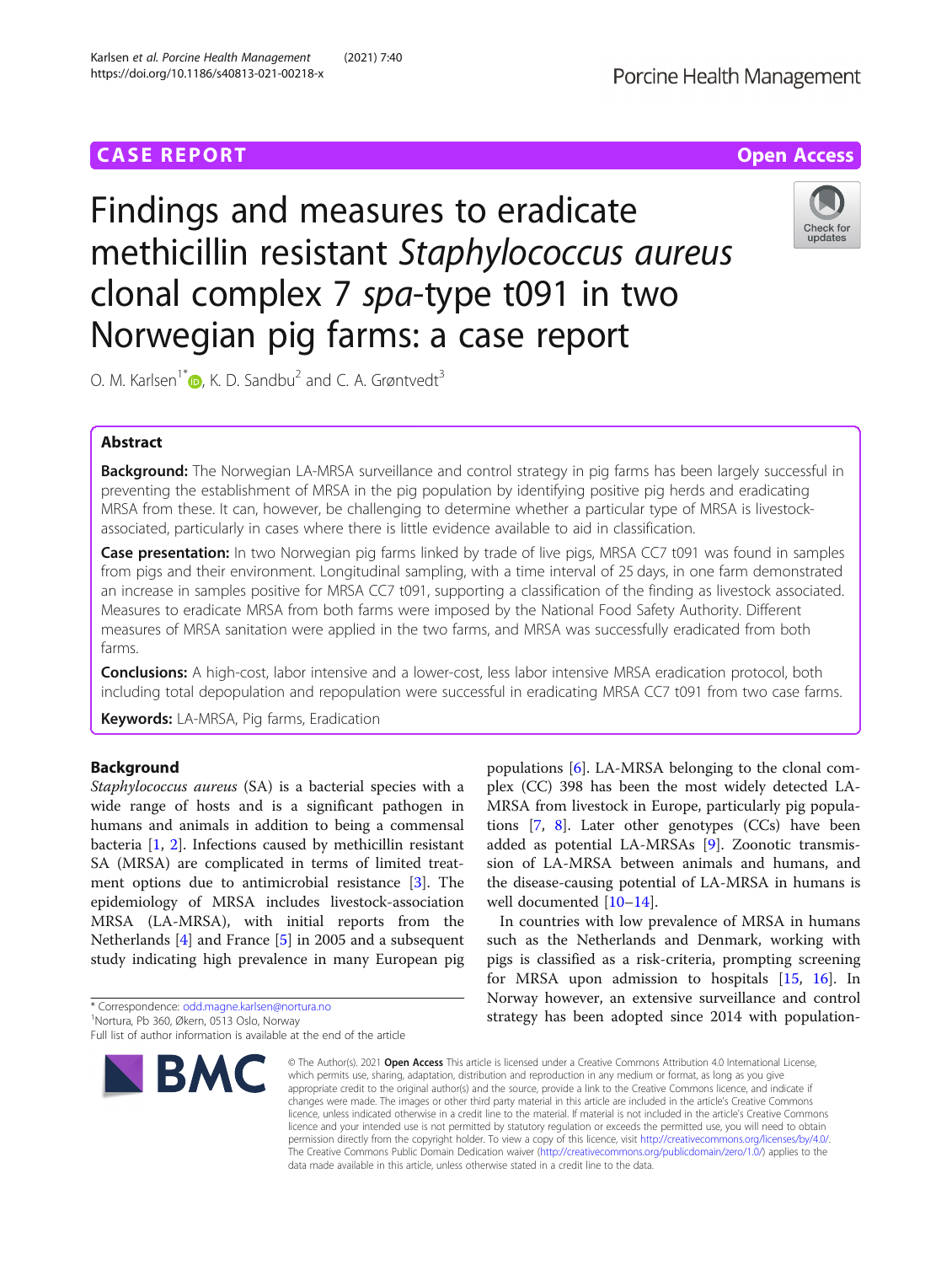wide screening for MRSA and measures imposed to eradicate LA-MRSA upon detection in pig herds [[17](#page-5-0), [18\]](#page-5-0). In humans, detection of MRSA is notifiable to the Norwegian Surveillance System for Communicable Diseases (MSIS), and detection of LA-MRSA in animals is notifiable to the Norwegian Food Safety Authority (NFSA).

In 2019 there were 2882 pig herds in Norway, 1052 holdings with sows and 1830 specialized finisher pig herds producing a total of approx. 1.63 million pigs for slaughter. During the same year the average number of sows per sow farms was 115 and the average number of weaned pigs per sow and year was 27.9 [\[19](#page-5-0)].

Import of live pigs to the commercial pig population in Norway is negligible [\[20\]](#page-5-0), and previous studies have indicated introduction through MRSA positive persons as the major route of introduction of MRSA to Norwegian pig herds [[21,](#page-5-0) [22](#page-5-0)]. This has led to official regulations aimed at preventing human introductions through screening of persons meeting defined risk criteria and requirements for strengthened biosecurity measures in pig farms including use of personal protective equipment (PPE) [\[23](#page-5-0)]. Although LA-MRSA CC398 has been the most prevalent genotype detected in Norwegian pig herds [\[17](#page-5-0)], other genotypes have also been detected with comparable inter-herd transmission [\[22](#page-5-0)]. Hence, Norway has adopted an epidemiological definition of LA-MRSA including all MRSA that persist and spread between animals in livestock holdings, not strictly limiting measures imposed to detection of certain genotypes [[24\]](#page-5-0).

The Norwegian LA-MRSA surveillance and control strategy in pig farms has been largely successful in identifying MRSA positive pig herds and eradicating MRSA from these. Previous studies have not found evidence of dissemination of LA-MRSA from Norwegian pig herds to the general population or the health-care sector, but has demonstrated transmission to persons occupationally exposed similar to that having been reported from other countries [\[11](#page-5-0)–[13,](#page-5-0) [25](#page-5-0)–[29](#page-5-0)].

The aim of this case report is to describe the findings of MRSA CC7 t091 in two pig farms linked by trade of live pigs in Norway, and the measures taken to follow up and successfully eradicate MRSA from these farms.

## Case presentation

Basic information about the farms and their contacts was compiled by the NFSA during the initial outbreak investigations. In addition, farm visits were made, and the herdspecific eradication plans were reviewed and discussed with the farmers. The farm veterinarians were interviewed on the phone about the health status of the pigs.

Farm A was a multiplier breeding herd. It ran a 7-, 7 and 8-weeks batch system based on a sow cycle of 22 weeks (116 days gestation, 33 days lactation and 5 days

from weaning to insemination). Every batch comprised 32 sows and their offspring, and at weaning the sows were moved to the insemination unit while the litters remained in the same farrow-to-grower pens until being transported to finishing units. The farm self-recruited Norwegian Landrace maternal breeding line as the basis for their production of Topigs Norsvin 70 (TN70) hybrid gilts. All breeding was done by artificial insemination using fresh semen purchased from Norsvin. Gilts were sold as replacement stock to the central unit of a sow pool system, and the remaining growers were sold to a single finisher farm at an age of 10 to 12 weeks.

Farm B was a finisher pig herd that bought grower pigs from farm A. Farm B has three rooms each containing 15 pens with space allowance for thirteen to fifteen pigs, altogether 195 to 225 finisher pigs per room. The farm ran an all in - all out operation on room level, sending pigs for slaughter thirteen to fourteen weeks after arrival. Following the batch system of farm A, they filled an empty and clean room with pigs every seven to eight weeks.

According to herd health records, both farms had low use of antimicrobials, with treatments only initiated on medical indication and administered as individual pig treatments. In farm A, on average 2 sows/batch (6%) were treated for PPDS (mainly injectable non-steroidal anti-inflammatory drugs (NSAIDs)), and 8% of suckling piglets were treated for infectious arthritis (using IM injections benzyl penicillin procaine 60 mg/kg q 24 h for 3–7 days). Neonatal piglet diarrhea occurred on average in some to all piglets in one litter/batch, and affected animals were treated (using per os 60 mg/kg neomycin mixture q 24 h for 3 days). In farm B, 1–2% of the finishing pigs were treated for infectious arthritis or tail lesions (using IM injections of benzyl penicillin procaine 40 mg/kg q 24 h for 3–5 days or amoxicillin 7 mg/kg q 24 h for 3–5 days). Antibacterials (including zinc oxide) were not used prophylactically in either farm.

Based on notification to the NFSA of detection of MRSA in persons with contact to live pigs in the sow pool system, a wider follow-up testing of all pig farms in the sow pool system was initiated. This also included sampling the supplying multiplier breeding herd (farm A). As a multiplier breeding herd, farm A was scheduled for bi-annual MRSA testing in the surveillance program [[30\]](#page-5-0) with the earliest sample collection due in April, however this was rescheduled to January as a part of the contact tracing.

The initial sample collection in herd A included 5 swab cloths: three pooled swab cloths from pigs and two pooled swab cloths from the environment. In brief, the sampling was done by using sterile swab cloths (Sodibox™, Pont C'hoat 29,920 Nevez, France) soaked in sterile saline. For animal sampling, approx. 20 pigs per cloth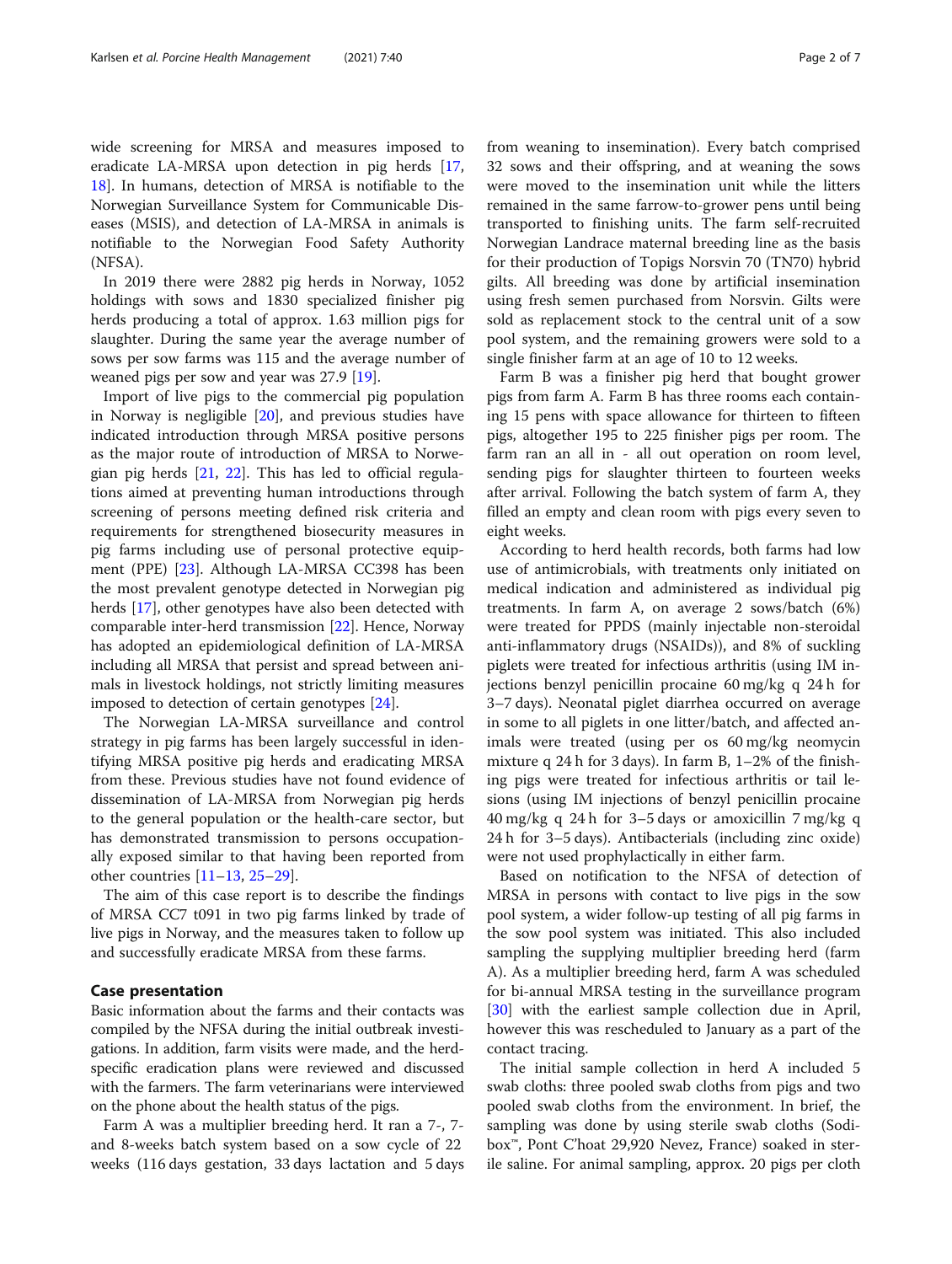were sampled by rubbing the skin behind both ears on each pig [[31](#page-6-0)]. Environmental samples were collected by rubbing 15–20 contact points (such as drinking nipples, pen interior etc.) per swab cloth. The sampling, submission and bacteriological analysis including verification of MRSA and typing was performed as previously described (21). MRSA CC7 t091 was detected in the pooled samples of the environment of the farm and the NFSA put sanctions on the farm.

Based on the detection of MRSA in environmental samples, further sampling was performed [[21](#page-5-0)] using a total of three sterile swab cloths to sample the environment and 11 cloths from pigs covering all three houses containing pigs and the different rooms in each house. MRSA was found in two of the three environmental samples and in six of the eleven samples from pigs and typing demonstrated MRSA CC7 t091.

To investigate whether MRSA CC7 t091 had the ability to persist and spread in the herd, and as such met the Norwegian criteria to be defined as LA-MRSA, herd A was resampled two times with an interval of 25 days. Sixty-eight pooled cloth samples were collected, of which 61 were pooled skin swabs of approximately 10–20 pigs per cloth and seven were pooled environmental samples with approx. 15 contact points per swab cloth. Four additional cloth samples were taken in the last sample collection: three from animals in previously unsampled groups of pigs and one from the environment. The number of MRSA positive samples was higher in the second round of sampling (Table 1).

Based on the high prevalence of positive samples and the numeric increase in prevalence from the first to second comparable sampling in farm A, it was concluded that the MRSA CC7 t091 was livestock-associated.

Farm B was sampled as a part of the contact tracing after the MRSA findings in the case multiplier herd from where it bought its grower pigs. A total of 15 pooled cloth samples from the skin of the pigs and 3 pooled cloths from the environment were collected. MRSA was detected in 4 (27%) of the pooled skin samples. Further typing demonstrated MRSA CC7 t091.

According to the control policy for LA-MRSA in pig farms in Norway, the NFSA then imposed measures to eradicate MRSA CC7 t091 in both case farms.

According to the national LA-MRSA guidelines [\[18](#page-5-0)], the farmers had to develop detailed plans for depopulation and subsequent measures to eradicate MRSA from the farm environment within 2 months of detection of MRSA. The farm-specific plans had to be compliant with the official LA-MRSA Guidelines [\[18\]](#page-5-0) and approved by the NFSA. Veterinary swine health consultants employed by the slaughterhouse assisted the farmers in making these plans.

The eradication protocol for MRSA in the present case farms was based on complete herd depopulation in both farms. However, the other measures applied, were different in the two farms (Table [2](#page-3-0)). The measures taken in farm A was based on removing, discarding and renewing all internal surfaces of the pig houses. The oldest of three houses containing pigs in farm A was emptied, washed and then demolished. In farm B the pig house was washed and disinfected as it was.

The NFSA inspected the premises after the measures included in the LA-MRSA eradication plan had been effectuated (Fig. [1\)](#page-3-0). Before restocking the farms, the environmental samples had to be MRSA negative and the NFSA had to approve the cleanliness of the farm.

The NFSA did not approve the cleanliness of farm B after inspection during week 29, especially noting a problem with organic matter seeping out from under the pen walls. This led to additional dismantling of the pen walls in farm B (Table [2](#page-3-0)). Also, during a second inspection by the NFSA in week 42, restocking was not allowed based on the finding of unsatisfactory general cleanliness. The extra rounds of washing imposed on farm B are shown in Table [2](#page-3-0).

In farm A, pig house one was cleared for restocking in week 130 and house two in week 140. The restocking had to be from a NFSA approved MRSA negative pig farm. The negative MRSA test result on week 150, 12 weeks after the introduction of new pigs in farm A, was needed to be allowed to sell growers to NFSA approved finisher pig farms.

Table 1 Results of longitudinal MRSA-sampling of pigs in a Norwegian pig herd (case farm A) sampled with an interval of 25 days

|                                                                     | Number of<br>samples<br>from pigs | Number of<br>samples from the<br>environment | Number (percent) of<br><b>MRSA</b> positive samples<br>from pigs | Number (percent) MRSA<br>positive samples from the<br>environment | Number (percent)<br><b>MRSA</b> positive<br>samples in total |
|---------------------------------------------------------------------|-----------------------------------|----------------------------------------------|------------------------------------------------------------------|-------------------------------------------------------------------|--------------------------------------------------------------|
| First sampling                                                      | 61                                |                                              | 23 (38%)                                                         | 2(29%)                                                            | 25 (37%)                                                     |
| Second sampling original<br>sample size                             | -61                               |                                              | 29 (48%)                                                         | 3(43%)                                                            | 32 (47%)                                                     |
| Second sampling original 64<br>sample size plus four new<br>samples |                                   | 8                                            | 32 (50%)                                                         | 3(38%)                                                            | 35 (49%)                                                     |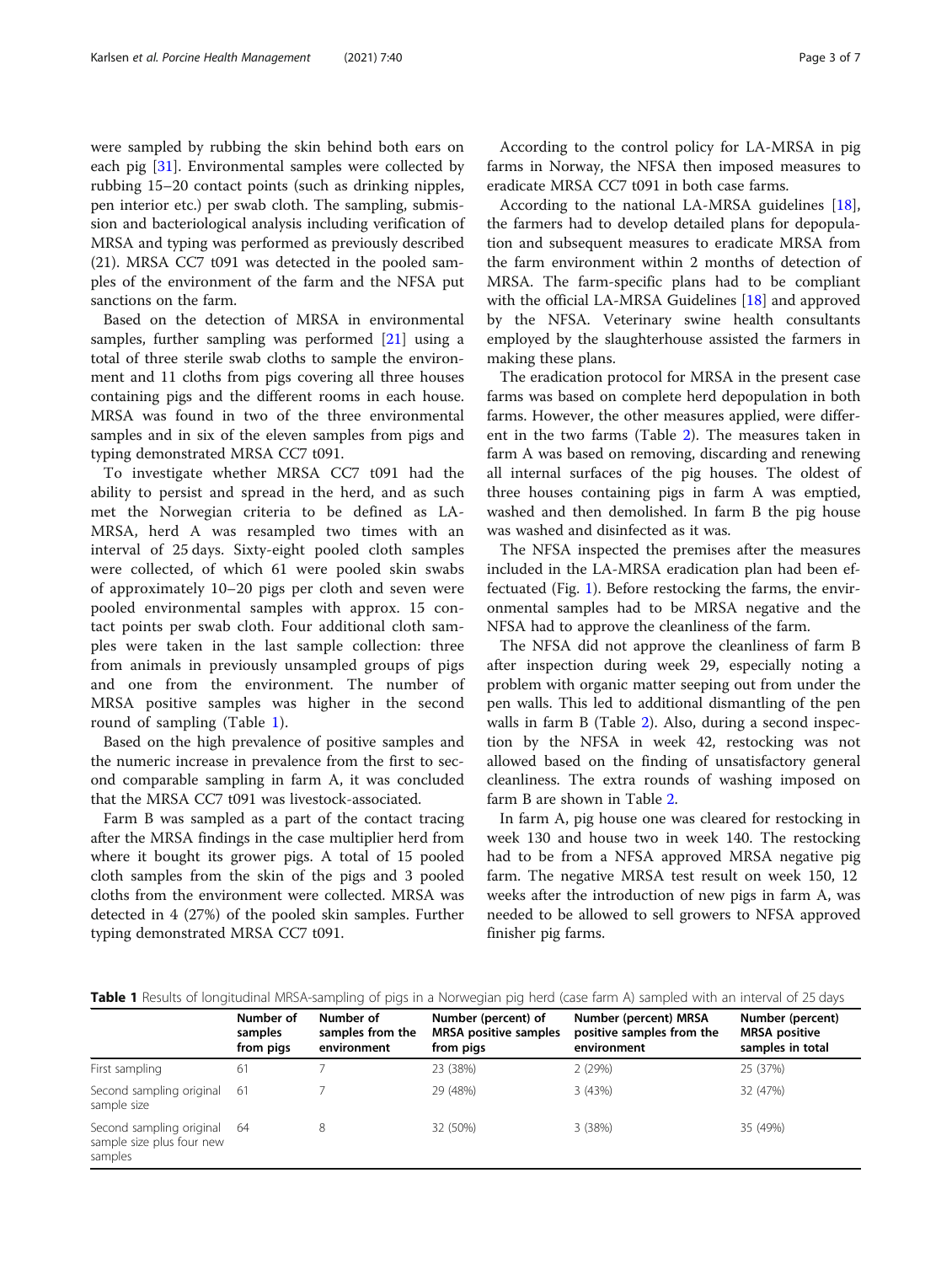### <span id="page-3-0"></span>Table 2 Measures taken to eradicate MRSA in two Norwegian pig herds

| Measures taken to eradicate MRSA on farm level                                                                                                                                                                                                                | Farm<br>Α | Farm<br>В |  |  |
|---------------------------------------------------------------------------------------------------------------------------------------------------------------------------------------------------------------------------------------------------------------|-----------|-----------|--|--|
| Depopulation. All pigs slaughtered or culled.                                                                                                                                                                                                                 |           |           |  |  |
| Functional pest control programs running                                                                                                                                                                                                                      | Χ         | Χ         |  |  |
| The manure was collected by a local entrepreneur and applied on nearby fields before it was incorporated in the topsoil using<br>plough and/or harrow. Tractors and equipment used for this work was washed and disinfected after the work on the case farms. |           |           |  |  |
| Miscellaneous, like tools, manure scrapes, boots, piglet creep heat lamps, boxes and cans, was removed from all rooms and<br>discarded.                                                                                                                       | $\times$  |           |  |  |
| Miscellaneous were removed from all rooms and washed and disinfected. Boots and manure scrapes were discarded.                                                                                                                                                |           | X         |  |  |
| Rooms were first soaked in water and then washed using water high-pressure washers to remove most of visible dirt from the<br>floors, inventory, walls and ceilings.                                                                                          | $\times$  | X         |  |  |
| Detergent was applied to all surfaces and high-pressure washers was again used to remove the rest of the visible dirt.                                                                                                                                        | X         | X         |  |  |
| Internal surfaces were rinsed off with water and standing water in puddles, troughs and manure canals was drained.                                                                                                                                            | X         | $\times$  |  |  |
| Rooms were left to dry. If low temperatures and/or high humidity prolonged the time needed for drying, extra heat sources was<br>used to dry the rooms more effectively.                                                                                      | X         | X         |  |  |
| All interior dismantled and discarded<br>-Pen walls<br>-Piglet creeps<br>-Troughs<br>-Feeding system<br>-Water supply<br>-Smoke detecting system<br>-Slatted floors<br>-Ventilation system<br>-Indoor roofs with its insulation                               | $\times$  |           |  |  |
| The plastic, one-piece pen divider walls were dismantled, and the bottom of the walls were filled in with acryl to prevent organic<br>matter to build up inside the walls.                                                                                    |           | $\times$  |  |  |
| All rooms washed a second time                                                                                                                                                                                                                                | X         | X         |  |  |
| Repaired pen walls were reinstalled                                                                                                                                                                                                                           |           | X         |  |  |
| New roofs and all new inventory/interior installed                                                                                                                                                                                                            | X         |           |  |  |
| All rooms washed a third time                                                                                                                                                                                                                                 | Χ         | X         |  |  |
| All surfaces disinfected using the commercial disinfectant Virocid® according to the manufacturer's instructions                                                                                                                                              | X.        | X         |  |  |
| All rooms were disinfected using mobile fogging units dispersing a 1,5% Virocid® solution                                                                                                                                                                     |           |           |  |  |

The post-eradication sample results for both case farms are shown in Table [3](#page-4-0).

from pig production and the cost of purchasing replacement stock was not included in these costs.

The direct costs of the measures taken to eradicate MRSA from farm A was 10.8 million Norwegian Crowns (NOK) (approx. 1 mill EUR) and a 100.000 NOK (approx. 10.000 EUR) in farm B. The loss of revenue

## Discussion and conclusions

The Norwegian surveillance and control policy of LA-MRSA in the pig population is based on a socioeconomic analysis showing an economic benefit when

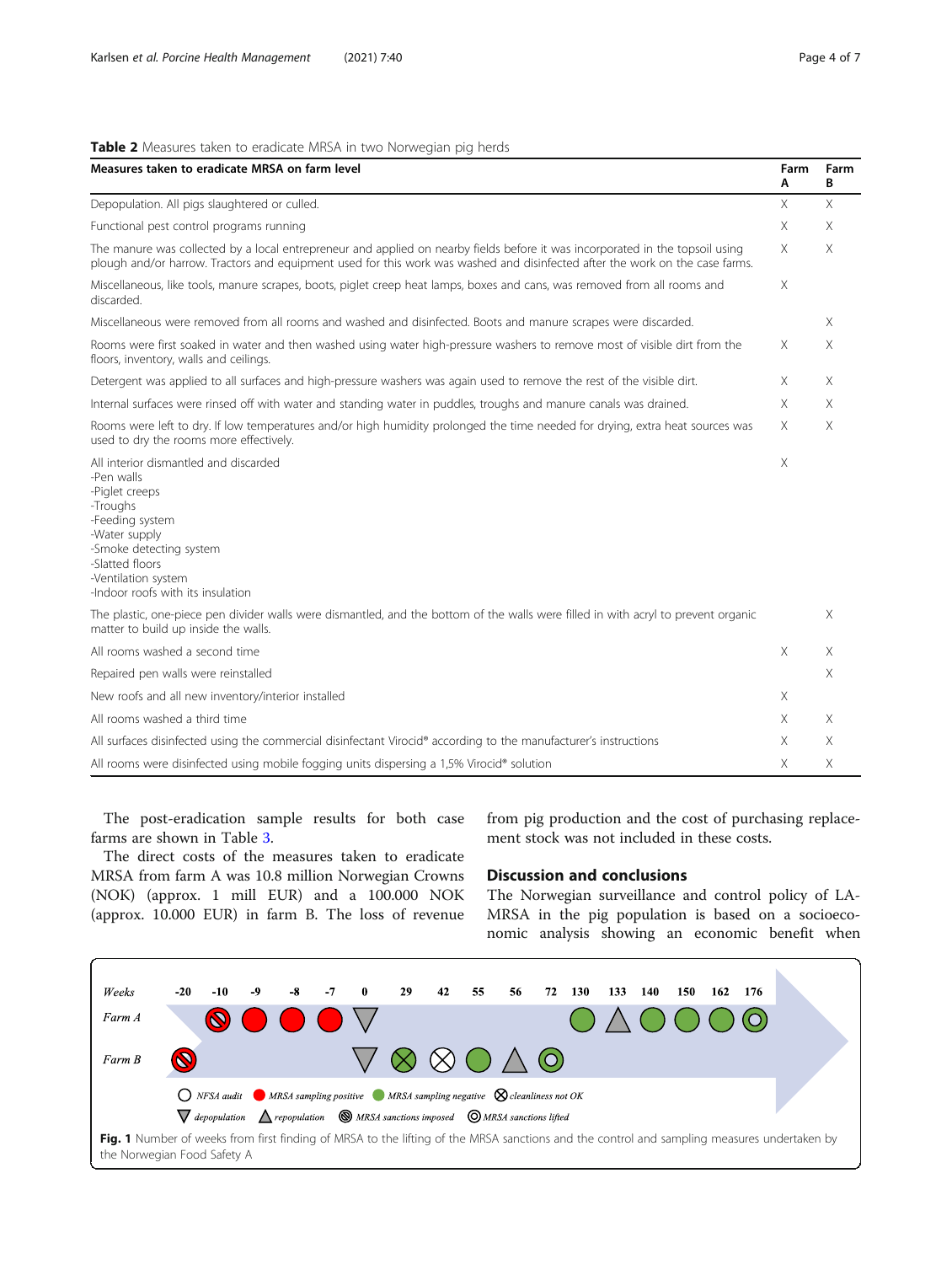<span id="page-4-0"></span>Table 3 Timeline and number of negative MRSA samples from the environment and pigs in two Norwegian pig herds after completing MRSA eradication

| <b>Timeline weeks</b>   | 29  | 55   |      | 130 | 140 | 150  | 162  | 176  |  |  |  |
|-------------------------|-----|------|------|-----|-----|------|------|------|--|--|--|
| Farm A environment/pigs |     |      |      | 3/0 | 9/0 | 3/17 | 4/14 | 2/15 |  |  |  |
| Farm B environment/pigs | 8/0 | 21/0 | 3/10 |     |     |      |      |      |  |  |  |

compared to estimated costs in the human health-care sector, given a low incidence rate of LA-MRSA in Norwegian pig herds [[32\]](#page-6-0).

The MRSA CC7 t091 detected in the case herds was concluded to meet the epidemiological criteria for livestock-association, and the measures imposed were in accordance with national policies for LA-MRSAs.

It can be challenging to determine whether a particular type of MRSA is livestock-associated, particularly in cases where there is little evidence published to aid in classification. In such cases, the Norwegian policy dictates an epidemiological definition where evidence of between-animal transmission and persistence is sought through repeated sampling. In a previously published paper, repeated sampling after detection of MRSA CC8 t008 in a pig herd indicated very limited within-herd transmission and only focal measures with partial depopulation, washing and disinfection was adequate in eradicating MRSA from that farm [[33\]](#page-6-0). One limitation of the present case report is the limited time for follow-up sampling to conclude MRSA CC7 t091 as a LA-MRSA. In any Norwegian sow farm running a seven-week batch system like farm A, the maximum time at hand to decide whether to impose LA-MRSA eradication measures or not, will be approximately 5–6 weeks because the restrictions imposed on movement of animal movement results in rapid overstocking beyond this time. A farmer will not receive any compensation for pigs culled until the NFSA imposes measures to eradicate MRSA, which will not occur before the specific genotype of MRSA has been concluded to be livestock-associated. In this case, the NFSA allowed farm A to sell growers to the already MRSA positive farm B. This allowed for the 25 days' time interval necessary to conduct a longitudinal repeated sampling scheme for farm A.

According to the LA-MRSA Guidelines [\[18\]](#page-5-0) pig depopulation must be concluded within 8 weeks after findings of LA-MRSA in a pig farm. The above NFSA allowance and farmer B's acceptance to buy the rest of the MRSA positive growers and slaughter them at normal finisher pig weights, explains the 20 weeks from MRSA findings to depopulation in farm B. Farmer B normally used and continued to use PPE in his pig house during this period.

The potential consequences of a failure to act or an unsuccessful eradication of MRSA in farm A was higher than in the specialized finisher farm B, given the risk of further dissemination of MRSA to farms buying breeding stock or growers from farm A. Farm B had a newer pig barn and the farm owner was motivated for an eradication relying solely on washing and disinfection. This led to differentiated measures to eradicate MRSA from the environment in these two farms, with far more extensive measures applied for farm A.

The sample requirements to lift the NFSA restrictions were more extensive in farm A than in farm B, and this is in line with the national guidelines given that farm A was a multiplier herd and farm B was a finisher farm. After the restrictions were lifted both farms were included in the national LA-MRSA surveillance and control program [\[17](#page-5-0)].

High-cost MRSA eradications in pig farms puts a heavy economic burden on the farmers as the farmers co-payment for the eradication is proportional to the total cost of the measures imposed.

To maintain a robust strategy, it is important that the eradication programs are efficient both in terms of successful eradication of LA-MRSA on farm level while maintaining a cost effectiveness.

In the present case report, a high-cost, labor intensive and a lower-cost, less labor-intensive MRSA eradication program, both based on depopulation and repopulation were successful in eradicating MRSA CC7 t091 from both case farms.

#### **Abbreviations**

SA: Staphylococcus aureus; MRSA: Methicillin resistant Staphylococcus aureus; LA-MRSA: Livestock associated MRSA; C: Clonal complex; t: spa-type; MSIS: Norwegian Surveillance System for Communicable Diseases; NFSA: Norwegian Food Safety Authority; PPE: Personal protective equipment; TN70: Topigs Norsvin 70; PPDS: Post-partum dysgalactiae syndrome; NSAI Ds: Non-steroidal anti-inflammatory drugs; IM: Intramuscular; IU: International units; ZnO: Zinc oxide; Mg: Milligram; Kg: Kilo; Q: Every; H: Hours

#### Acknowledgements

The Authors wish to acknowledge both farmers on farm A and B for their willingness and patience in interviews on farm visits and on the phone. We thank Terje Nilsen, and Audun Skomsøy as local facilitators for the farmers and OMK in Nortura. We thank NFSA for all the sample collections and audits made. We thank the reference laboratory for MRSA in animals at the Norwegian Veterinarian Institute in Oslo for sample analysis and the reference laboratory for MRSA in humans at St. Olavs Hospital in Trondheim for further analysis of isolates including typing.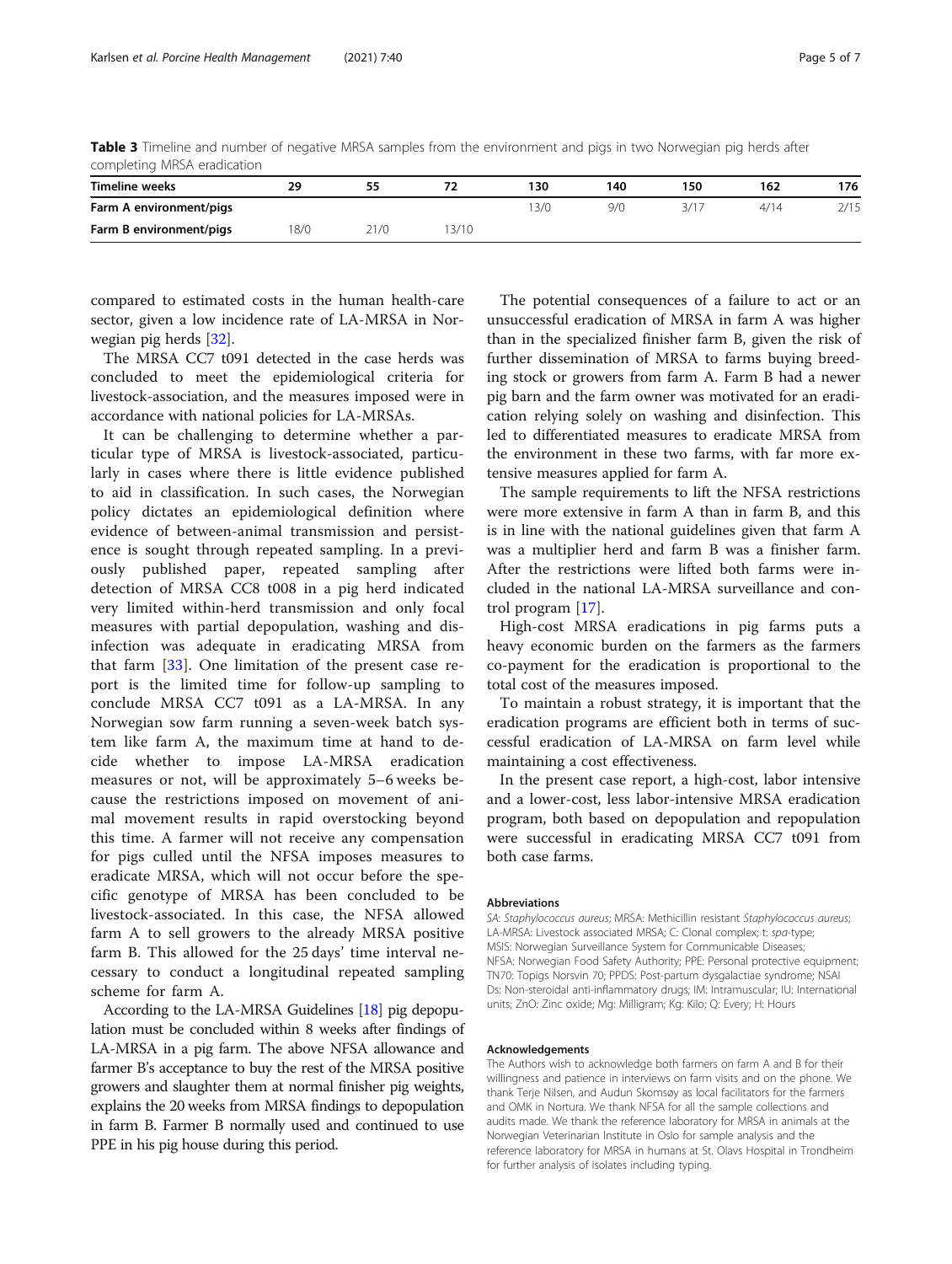#### <span id="page-5-0"></span>Authors' contributions

OMK drafted the manuscript. OMK participated in the making of the eradication plan for farm A and collected data on the farm specific eradication plans through herd visits and telephone interviews. KS performed the herd visits and performed the sample collection. CAG advised the NFSA on the outbreak investigations and follow-up sampling, compiled results from sample analysis and helped draft and revise the manuscript. All authors read and approved the final manuscript.

#### Funding

Not applicable.

#### Availability of data and materials

The data generated for the current case report are kept and stored by the corresponding author. The data are available from the corresponding author on reasonable requests.

#### **Declarations**

#### Ethics approval and consent to participate

The farmers gave their informed consent to participate.

#### Consent for publication

The farmers gave their informed consent to publish the results from the analyses of samples and measures taken from their farms.

#### Competing interests

The authors declare that they have no competing interests.

#### Author details

<sup>1</sup>Nortura, Pb 360, Økern, 0513 Oslo, Norway. <sup>2</sup>Norwegian Food Safety Authority, Felles postmottak, Postboks 383, 2381 Brumunddal, Norway. 3 Norwegian Veterinary Institute, P.O. Box 64, 1431 Ås, Norway.

#### Received: 30 November 2020 Accepted: 7 May 2021 Published online: 16 June 2021

#### References

- 1. Matuszewska M, Murray GGR, Harrison EM, Holmes MA, Weinert LA. The evolutionary genomics of host specificity in Staphylococcus aureus. Trends Microbiol. 2020;28(6):465–77.
- 2. Lowy FD. Staphylococcus aureus infections. N Engl J Med. 1998;339(8):520– 32.
- 3. Hartman BJ, Tomasz A. Low-affinity penicillin-binding protein associated with β-lactam resistance in Staphylococcus aureus. J Bacteriol. 1984;158(2): 513–6.
- 4. Voss A, Loeffen F, Bakker J, Klaassen C, Wulf M. Methicillin-resistant Staphylococcus aureus in pig farming. Emerg Infect Dis. 2005;11(12):1965–6.
- 5. Armand-Lefevre L, Ruimy R, Andremont A. Clonal comparison of Staphylococcus aureus isolates from healthy pig farmers, human controls, and pigs. Emerg Infect Dis. 2005;11(5):711–4.
- 6. Authority EFS. Analysis of the baseline survey on the prevalence of methicillin-resistant Staphylococcus aureus (MRSA) in holdings with breeding pigs, in the EU, 2008 [1] - part a: MRSA prevalence estimates. EFSA J. 2009;7(11):1376.
- 7. Cuny C, Friedrich A, Kozytska S, Layer F, Nübel U, Ohlsen K, et al. Emergence of methicillin-resistant Staphylococcus aureus (MRSA) in different animal species. Int J Med Microbiol. 2010;300(2–3):109–17.
- 8. Verkade E, Kluytmans J. Livestock-associated Staphylococcus aureus CC398: animal reservoirs and human infections. Infect Genet Evol. 2014;21:523–30.
- Butaye P, Argudín MA, Smith TC. Livestock-associated MRSA and its current evolution. Curr Clin Microbiol Rep. 2016;3(1):19–31.
- 10. van Cleef BAGL, Monnet DL, Voss A, Krziwanek K, Allerberger F, Struelens M, et al. Livestockassociated methicillin- resistant staphylococcus aureus in humans, Europe. Emerg Infect Dis. 2011;17(3):502–5.
- 11. Köck R, Schaumburg F, Mellmann A, Köksal M, Jurke A, Becker K, et al. Livestock-associated methicillin-resistant Staphylococcus aureus (MRSA) as causes of human infection and colonization in Germany. PLoS One. 2013; 8(2):e55040.
- 12. Larsen J, Petersen A, Sørum M, Stegger M, van Alphen L, Valentiner-Branth P, et al. Meticillin-resistant Staphylococcus aureus CC398 is an increasing

cause of disease in people with no livestock contact in Denmark, 1999 to 2011. Eurosurveillance. 2015;20(37):1–9.

- 13. Larsen J, Petersen A, Larsen AR, Sieber RN, Stegger M, Koch A, et al. Emergence of livestock-associated methicillin-resistant Staphylococcus aureus bloodstream infections in Denmark. Clin Infect Dis. 2017;65(7):1072– 6.
- 14. Sieber RN, Larsen AR, Urth TR, Iversen S, Møller CH, Skov RL, et al. Genome investigations show host adaptation and transmission of LA-MRSA CC398 from pigs into Danish healthcare institutions. Sci Rep. 2019;9(1):1–10.
- 15. van de Sande-Bruinsma N. Leverstein van hall MA, Janssen M, Nagtzaam N, Leenders S, de Greeff SC, et al. impact of livestock-associated MRSA in a hospital setting. Antimicrob Resist Infect Control. 2015;4(1):1–6.
- 16. Danish Health Authority. Guidance on Preventing the Spread of MRSA 3rd Edition. 2016. [https://www.sst.dk/da/sygdom-og-behandling/smitsomme](https://www.sst.dk/da/sygdom-og-behandling/smitsomme-sygdomme/mrsa/~/media/F3F52EC1C6A94C6080F50F435DA02E59.ashx)[sygdomme/mrsa/~/media/F3F52EC1C6A94C6080F50F435DA02E59.ashx.](https://www.sst.dk/da/sygdom-og-behandling/smitsomme-sygdomme/mrsa/~/media/F3F52EC1C6A94C6080F50F435DA02E59.ashx) Accessed 18 Mar 2021.
- 17. Urdahl AM, Norstrom M, Bergsjø B, Grøntvedt CA. The surveillance programme for methicillin resistant Staphylococcus aureus in pigs in Norway 2019. 2020. [https://www.vetinst.no/overvaking/mrsa-svin/\\_/attachment/](https://www.vetinst.no/overvaking/mrsa-svin/_/attachment/download/9e42910f-4a2c-4541-a120-13632e6f6c64:d19e39a87581200204aa9dbe5977abc2520c69d0/2020_OK_MRSA_in_pigs_Report) [download/9e42910f-4a2c-4541-a120-13632e6f6c64:d19e39a87581200204aa](https://www.vetinst.no/overvaking/mrsa-svin/_/attachment/download/9e42910f-4a2c-4541-a120-13632e6f6c64:d19e39a87581200204aa9dbe5977abc2520c69d0/2020_OK_MRSA_in_pigs_Report) [9dbe5977abc2520c69d0/2020\\_OK\\_MRSA\\_in\\_pigs\\_Report](https://www.vetinst.no/overvaking/mrsa-svin/_/attachment/download/9e42910f-4a2c-4541-a120-13632e6f6c64:d19e39a87581200204aa9dbe5977abc2520c69d0/2020_OK_MRSA_in_pigs_Report) 2019.pdf. Accessed 18 Mar 2021.
- 18. The Norwegian Food Safety Authority. LA-MRSA Guidelines on how to handle pig farms. 2016. [https://www.mattilsynet.no/dyr\\_og\\_dyrehold/](https://www.mattilsynet.no/dyr_og_dyrehold/dyrehelse/smitte_mellom_dyr_og_mennesker/MRSA/retningslinje_for_haandtering_av_lamrsa_i_svinebesetninger.24045/binary/Retningslinje) [dyrehelse/smitte\\_mellom\\_dyr\\_og\\_mennesker/MRSA/retningslinje\\_for\\_haa](https://www.mattilsynet.no/dyr_og_dyrehold/dyrehelse/smitte_mellom_dyr_og_mennesker/MRSA/retningslinje_for_haandtering_av_lamrsa_i_svinebesetninger.24045/binary/Retningslinje) [ndtering\\_av\\_lamrsa\\_i\\_svinebesetninger.24045/binary/Retningslinje](https://www.mattilsynet.no/dyr_og_dyrehold/dyrehelse/smitte_mellom_dyr_og_mennesker/MRSA/retningslinje_for_haandtering_av_lamrsa_i_svinebesetninger.24045/binary/Retningslinje) for håndtering av LA-MRSA i svinebesetninger. Accessed 18 Mar 2021.
- 19. Kjos A, Nafstad O, Odden H, Ruud TA, Saltnes T, Ytterdahl M. Kjøttets tilstand 2020 - Status i norsk kjøtt- og eggproduksjon. 2020. [https://www.a](https://www.animalia.no/contentassets/3dce35cde68a47b091097fa8c6ec2dd5/kt20-komplett-origi-web.pdf) [nimalia.no/contentassets/3dce35cde68a47b091097fa8c6ec2dd5/kt20](https://www.animalia.no/contentassets/3dce35cde68a47b091097fa8c6ec2dd5/kt20-komplett-origi-web.pdf) [komplett-origi-web.pdf](https://www.animalia.no/contentassets/3dce35cde68a47b091097fa8c6ec2dd5/kt20-komplett-origi-web.pdf). Accessed 18 Mar 2021.
- 20. Husdyrnæringens koordineringsenhet for smittebeskyttelse ved import (KOORIMP) og Kontrollutvalget for import av fjørfe (KIF). Årsmelding 2019 KOORIMP og KIF 2020. [https://www.animalia.no/contentassets/7b27e2](https://www.animalia.no/contentassets/7b27e28ef6bf4e878416cc6664a440e1/koorimp-arsmelding-2019-web.pdf) [8ef6bf4e878416cc6664a440e1/koorimp-arsmelding-2019-web.pdf.](https://www.animalia.no/contentassets/7b27e28ef6bf4e878416cc6664a440e1/koorimp-arsmelding-2019-web.pdf) Accessed 18 Mar 2021.
- 21. Grøntvedt CA, Elstrøm P, Stegger M, Skov RL, Skytt Andersen P, Larssen KW, et al. Methicillin-resistant Staphylococcus aureus CC398 in humans and pigs in Norway: a "one health" perspective on introduction and transmission. Clin Infect Dis. 2016;63(11):1431–8.
- 22. Elstrøm P, Grøntvedt CA, Gabrielsen C, Stegger M, Angen Ø, Åmdal S, et al. Livestock-Associated MRSA CC1 in Norway; Introduction to Pig Farms, Zoonotic Transmission, and Eradication. Front Microbiol. 2019;10(FEB):139.
- 23. Norwegian Ministry of Agriculture and Food. Forskrift om smitteforebyggende tiltak mot visse antibiotikaresistente bakterier hos svin. 2018. [https://lovdata.no/](https://lovdata.no/dokument/SF/forskrift/2018-02-14-247) [dokument/SF/forskrift/2018-02-14-247](https://lovdata.no/dokument/SF/forskrift/2018-02-14-247). Accessed 18 Mar 2021.
- 24. Regulation on the Norwegian Surveillance System for Communicable Diseases (MSIS) (in Norwegian). 2020. [https://lovdata.no/dokument/SF/](https://lovdata.no/dokument/SF/forskrift/2003-06-20-740?q=MSIS2003) [forskrift/2003-06-20-740?q=MSIS2003.](https://lovdata.no/dokument/SF/forskrift/2003-06-20-740?q=MSIS2003) Accessed 18 Mar 2021.
- 25. van Cleef BAGL, van Benthem BHB, Verkade EJM, van Rijen MML, den Bergh MFQ K-v, Graveland H, et al. Livestock-Associated MRSA in Household Members of Pig Farmers: Transmission and Dynamics of Carriage, A Prospective Cohort Study. PLoS One. 2015;10(5):e0127190.
- 26. van Cleef BAGL, van Benthem BHB, Verkade EJM, van Rijen M, den Bergh MFQ K-v, Schouls LM, et al. Dynamics of methicillin-resistant Staphylococcus aureus and methicillin-susceptible Staphylococcus aureus carriage in pig farmers: a prospective cohort study. Clin Microbiol Infect. 2014;20(10):O764– 71.
- 27. van Cleef BA, Verkade EJM, Wulf MW, Buiting AG, Voss A, Huijsdens XW, et al. Prevalence of livestock-associated MRSA in communities with high pig-densities in the Netherlands. PLoS One. 2010;5(2):e9385.
- 28. Garcia-Graells C, van Cleef BAGL, Larsen J, Denis O, Skov R, Voss A. Dynamic of livestock-associated methicillin-resistant Staphylococcus aureus CC398 in pig farm households: a pilot study. PLoS One. 2013;8(5):e65512.
- 29. Köck R, Harlizius J, Bressan N, Laerberg R, Wieler LH, Witte W, et al. Prevalence and molecular characteristics of methicillin-resistant Staphylococcus aureus (MRSA) among pigs on German farms and import of livestock-related MRSA into hospitals. Eur J Clin Microbiol Infect Dis. 2009; 28(11):1375–82.
- 30. Urdahl AM, Norström M, Bergsjø B, Grøntvedt CA. The surveillance programme for methicillin resistant Staphylococcus aureus in pigs in